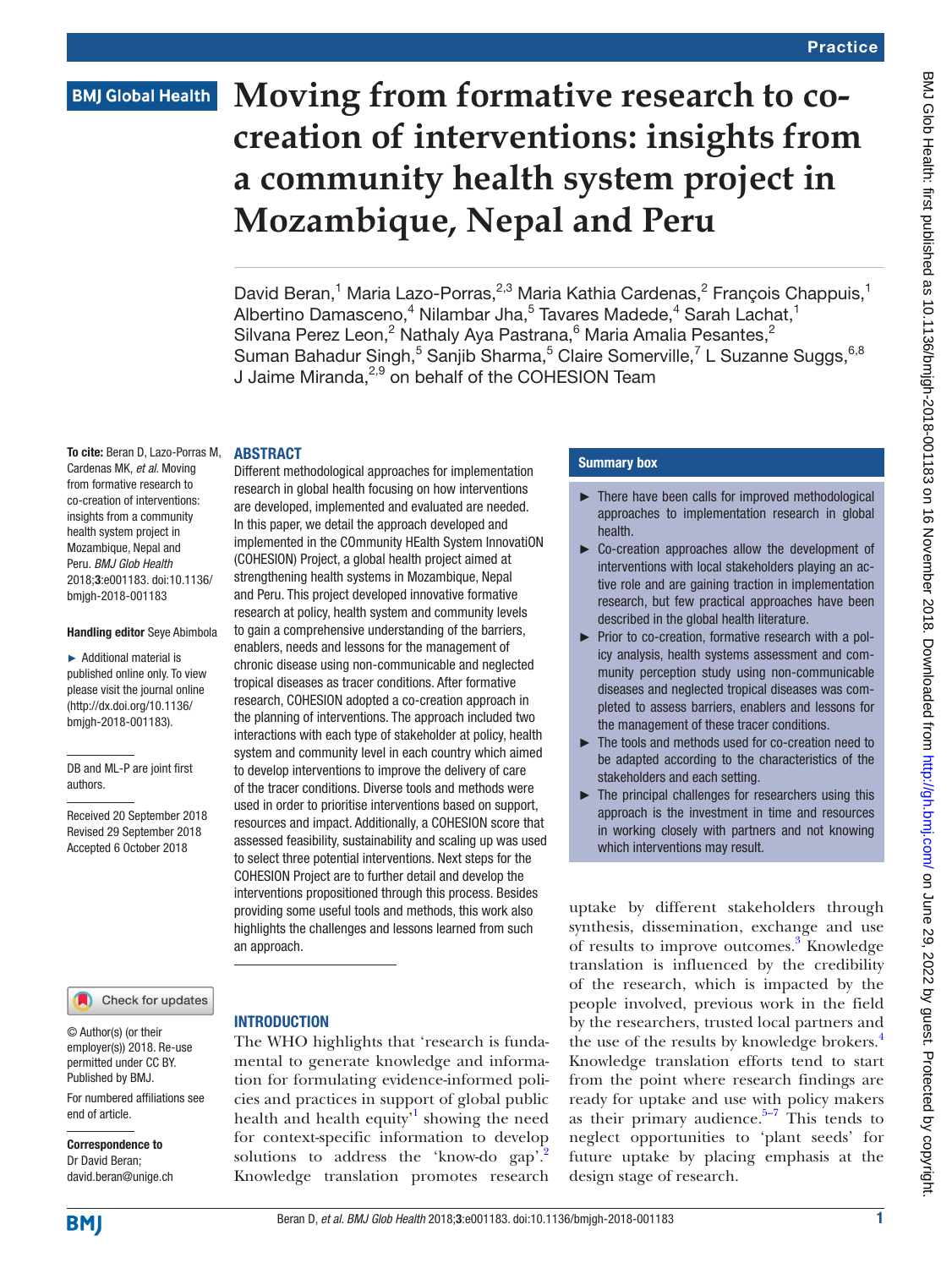### BMJ Global Health

One element at the design stage that is often overlooked is the initial development of interventions, as these are often planned and implemented in an ad-hoc manner.<sup>[8](#page-7-0)</sup> Another critical element is the need to understand the context in which the interventions will be implemented. This includes the roles stakeholders play as well as factors ranging from political issues, use of health systems and local explanations of health problems. $9-11$ 

Although guidance on implementation research exists,  $11-13$  there have been calls for improved methodological approaches in global health focusing on both conceptual factors and how interventions are implemented and evaluated specifically in low-income and middle-income countries.<sup>14</sup> This paper details the process of developing research methods; sharing results with stakeholders and co-creating interventions with local stakeholders, thereby proposing an approach to develop interventions grounded in the local context and developed jointly by beneficiaries.

### CONTEXT AND APPROACH

The COmmunity HEalth System InnovatiON (COHE- $SION$ <sup>15</sup> Project, funded by the Swiss Programme for Research on Global Issues for Development, $16$  aims through research, stakeholder engagement and targeted interventions to address, from a user-centred perspective, the response of primary healthcare (PHC) in meeting people's health-related needs.

The COHESION project includes formative research at policy, health system and community levels using non-communicable diseases (NCD) and neglected tropical diseases (NTD) as tracer conditions for policy, health system and community responses $17-19$  in order to identify barriers to care for vulnerable populations. The tracer diseases were diabetes and hypertension (NCDs), and for NTDs, schistosomiasis in Mozambique, leprosy in Nepal and neurocysticercosis in Peru representing three very different health and socioeconomic contexts $20-22$  (see [online supplementary appendix 1](https://dx.doi.org/10.1136/bmjgh-2018-001183)).

In each country two sites, a rural and an urban or periurban area were selected as being 'representative' by local stakeholders. The research protocols were submitted and approved by the following ethics committees:

- ► Commission Cantonale d'éthique de la recherche, Genève, Switzerland.
- ► Comité Institucional de Bioética em Saúde da Faculdade de Medicina/Hospital Central de Maputo, Maputo, Mozambique.
- ► Nepal Health Research Council, Kathmandu, Nepal.
- Institutional Review Board of the Universidad Peruana Cayetano Heredia, Lima, Peru.

### Policy analysis

At global and national levels, a range of activities, for example, the inclusion of NCDs and NTDs in the Sustainable Development Goals, have taken place in recent years

and resulted in a stream of documentation and policy pathways. As part of the formative research, these were mapped and enabled an understanding of how NCDs and NTDs are addressed in both global and national political agendas. As discussed by Walt *et al*, [23](#page-7-8) this approach used a case study methodology, with a key document review at global and national level as well as key informant interviews. The analysis applied the framework developed by Shiffman and Smith.<sup>3</sup>

### Health systems assessment

COHESION's formative research also included a health systems assessment building off expertise in devel- $\gamma$ oping<sup>25 26</sup> and implementing health system assessments based on Rapid Assessment Protocols.<sup>[27–35](#page-7-11)</sup> A manual using this approach previously field-tested in Lima, Peru<sup>36 37</sup> was adapted for NTDs. Mixed-methods data collection techniques were used, gathering secondary data (local literature, data from national statistics, regulations and so on) as well as primary data from observations and interviews. The assessment was carried out at 4 levels (national, regional, local and individual) and described 11 themes for the selected diseases (ie, Healthcare structure and organisations; Policy environment; Financing; Data collection and information systems; Healthcare workers; Service Delivery, etc.).

### Community perceptions study

Knowledge of community capacities is necessary to be able to improve healthcare in line with local needs and resources.<sup>[7](#page-6-5)</sup> Community mapping, in-depth interviews and focus groups were used to get a better understanding of the community's perceptions on health problems, healthcare services and the impact of the tracer conditions at the individual, family and community level. Special attention was made to include the views of 'marginalised' groups, for example, members of different castes in Nepal and elderly people in Peru.

#### Moving from research to interventions

The COHESION Project, used the WHO's definition of intervention: 'a health intervention is an act performed for, with or on behalf of a person or population whose purpose is to assess, improve, maintain, promote or modify health, functioning or health conditions.<sup>38</sup> COHESION adopted a co-creation approach, defined as the process of involving stakeholders in the development of the services and interventions $39$  in order to foster sharing and discussion around possible ways of addressing a specific issue. This aimed to have a better understanding of the context and how to address the specific problems identified, $39\frac{40}{9}$  which some argue has a positive impact on the intervention and approach.<sup>[41](#page-7-15)</sup>

COHESION's approach to co-creation<sup>42</sup> includes two interactions with each stakeholder group (policy, health system and community). Initial ideas for interventions were collected following the presentation of the formative research. The first meeting aimed to highlight the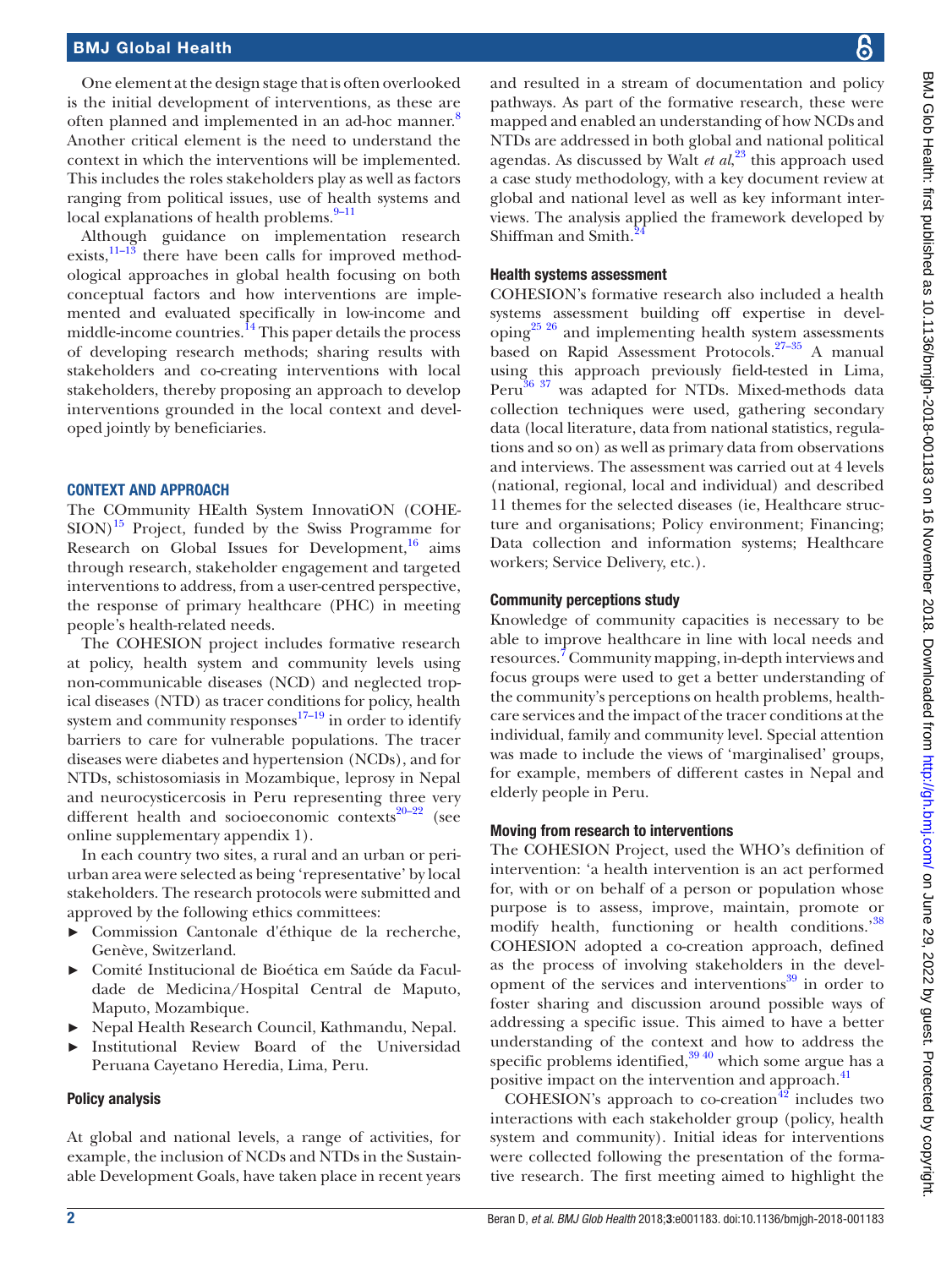problems identified, justify these based on the findings and then propose a list of possible interventions. These interventions were then assessed by the COHESION team to identify the extent to which they were a priority for community, health system and/or policy stakeholders as well as their feasibility, sustainability and fit with the aim of the project.

Once the COHESION team 'filtered' the interventions, the remaining options were presented to stakeholders again and then they were asked to prioritise and evaluate their feasibility. For the health system and policy level stakeholders, a structured approach was taken using a tool for prioritisation of interventions during the second meeting ([table](#page-2-0) 1). For the communities, a specific 'prioritisation of interventions for communities' tool was developed [\(table](#page-3-0) 2). The final step in the process involved each team in each country defining priorities for their context using a scoring tool [\(table](#page-3-1) 3). This overall process is presented in [figure](#page-4-0) 1 .

# APPLICATION OF THIS APPROACH IN THREE COUNTRIES

This section describes the implementation of the co-creation process which took approximately 2 months and the adaptations made in each context.

# First consultation with stakeholders

In order to gain insight into possible interventions from policy level stakeholders, the Peru and Nepal teams used the opportunity provided by the interviews for the health system assessment, to ask additional questions. This was done to capitalise on the opportunity of interviewing people who usually have little 'time to spare' at the policy level in both contexts. The additional questions revolved around suggesting policies or projects that could be implemented to improve PHC for managing the target diseases.

In addition to these questions, a meeting in Kath mandu Nepal was organised with community medicine physicians and public healthcare workers to obtain the perspective of health system stakeholders. During the meeting, researchers presented the findings of the health system assessment and community perceptions study and then asked for suggestions of interventions. Additionally, input for interventions was collected during a meeting with the Nepal Health Research Council, where prelimi nary results were presented and participants were asked for suggestions for interventions. A similar meeting was organised in Peru for stakeholders at health system level.

<span id="page-2-0"></span>In Peru, at the community level, a meeting was organised with the local population to provide information on selected diseases followed by group discussions to propose possible interventions. In addition, a meeting with healthcare workers at PHC level was held explaining the co-creation process and asking them to provide ideas for possible interventions. In Nepal, a joint meeting between the community and PHC workers was held. This meeting took a similar approach to that

|                      | Institution or organisation the person represents: | Table 1 Tool for prioritisation of interventions for health sy- |            | stem and policy level stakeholders during second meeting |                  |                 |                   |        |                                                              |
|----------------------|----------------------------------------------------|-----------------------------------------------------------------|------------|----------------------------------------------------------|------------------|-----------------|-------------------|--------|--------------------------------------------------------------|
|                      |                                                    | Support                                                         |            |                                                          | <b>Resources</b> |                 |                   |        |                                                              |
| Problem to be        | List of                                            | Part of mandate                                                 |            | Policy environment                                       |                  |                 | Expertise (please |        |                                                              |
| addressed            | interventions                                      | Institutional                                                   | Individual | facilitates                                              | Human            | Financial       | describe)         | Impact | <b>Total</b>                                                 |
| Problem <sub>1</sub> | Intervention A                                     | K                                                               | Q)         | $\overline{A}3$                                          | $\overline{A}$   | $\overline{45}$ | $\overline{4}$    | $A$ 7  | $=$ A1 x A2 x A3 x A4<br>$\times$ A5 $\times$ A6 $\times$ A7 |
|                      | Intervention B                                     |                                                                 |            |                                                          |                  |                 |                   |        |                                                              |
|                      | Intervention C                                     |                                                                 |            |                                                          |                  |                 |                   |        |                                                              |
| Problem <sub>2</sub> |                                                    |                                                                 |            |                                                          |                  |                 |                   |        |                                                              |
|                      |                                                    |                                                                 |            |                                                          |                  |                 |                   |        |                                                              |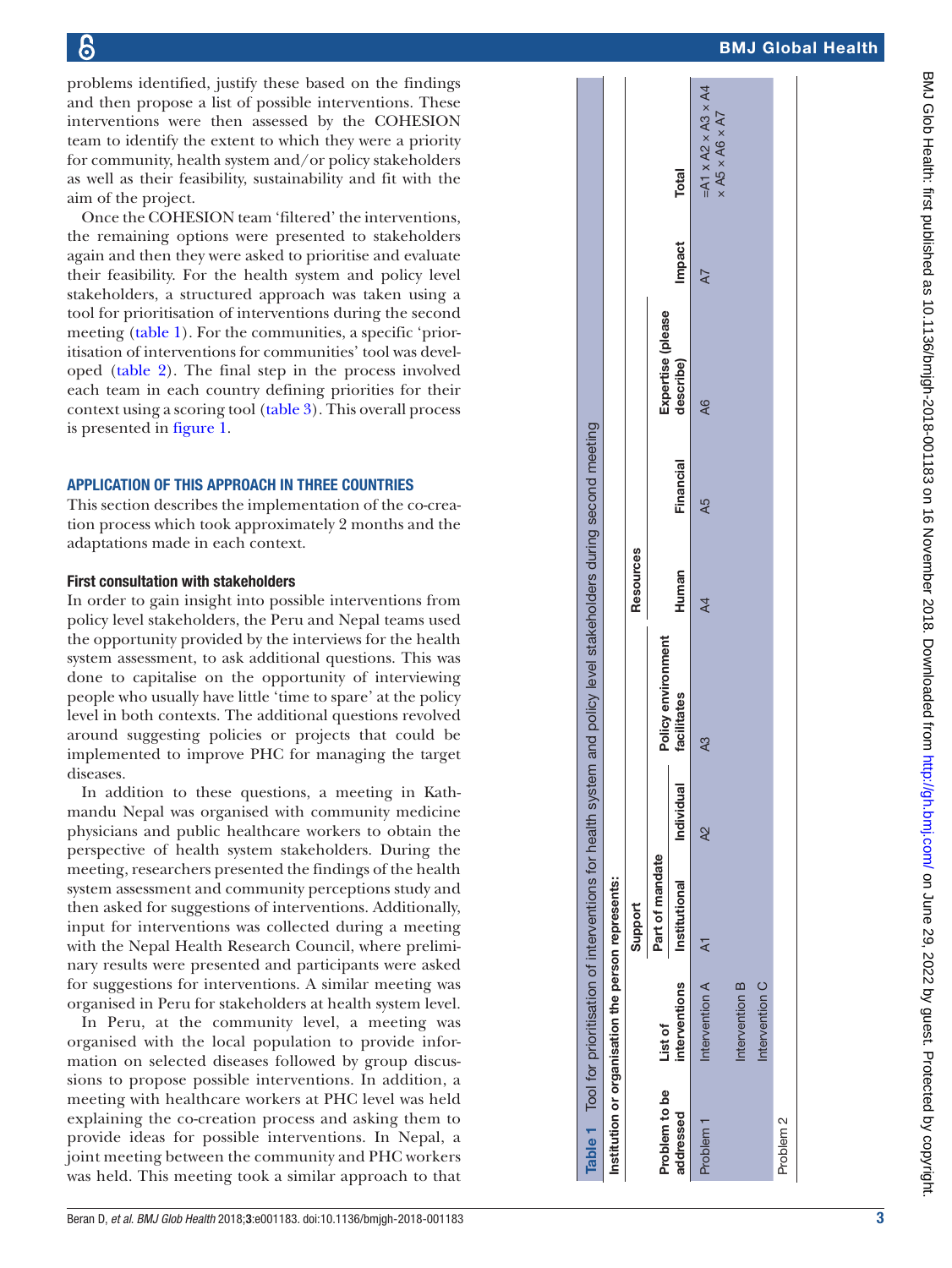<span id="page-3-0"></span>

| Table 2 Prioritisation of interventions for communities during second meeting (includes examples for discussion purposes) |                                                                                                     |                                                    |                                                                                                                                         |                                                                                                                   |
|---------------------------------------------------------------------------------------------------------------------------|-----------------------------------------------------------------------------------------------------|----------------------------------------------------|-----------------------------------------------------------------------------------------------------------------------------------------|-------------------------------------------------------------------------------------------------------------------|
| Problem to be<br>addressed                                                                                                | Intervention(s)                                                                                     | Ranking of this<br>intervention by<br>participants | Why is this important?                                                                                                                  | Why is this a<br>priority versus other<br>interventions?                                                          |
| Low quality of<br>management of<br>diabetes                                                                               | Better access to<br>diagnostic tools at PHC<br>Healthcare worker<br>training<br>Training of nurses  | $\mathcal{P}$                                      | Communities feel that diabetes Priority due to high level of<br>is poorly managed                                                       | poor outcomes of people<br>with diabetes                                                                          |
| Lack of knowledge of Media campaigns of<br><b>NTDs</b>                                                                    | <b>NTDs</b><br>Posters in community<br>on selected NTD<br>Use of community as<br>educators on NTD   | 3                                                  | Communities feel that they do<br>not have sufficient information<br>on NTD to be able to address<br>this health concern effectively     | Priority as people are not<br>able to address their own<br>health concerns                                        |
| Women feel<br>overburdened with<br>care of people with<br>chronic diseases                                                | Development of<br>women's groups<br>Peer support networks<br>Strengthening of PHC                   |                                                    | Women are missing out on<br>other opportunities due to<br>burden of care                                                                | Priority as women feel that<br>they are unable to address<br>other roles and also be<br>economically productive   |
| Access to medicines<br>for hypertension is<br>poor                                                                        | Training of pharmacists 4<br>Coordination meetings<br>with people responsible<br>for supply systems |                                                    | People diagnosed with<br>hypertension are not able to<br>access medicines and need<br>to pay high prices for these in<br>private sector | Priority as this impacts<br>management of<br>hypertension as well as<br>being a financial burden on<br>households |

NCD, non-communicable diseases; NTD, neglected tropical diseases; PHC, primary healthcare.

<span id="page-3-1"></span>

| Table 3                               | Tool for defining three interventions to be used by COHESION                                                                                                                                                                                                                                        |                                    |                                 |
|---------------------------------------|-----------------------------------------------------------------------------------------------------------------------------------------------------------------------------------------------------------------------------------------------------------------------------------------------------|------------------------------------|---------------------------------|
| Scoring criteria                      |                                                                                                                                                                                                                                                                                                     | <b>Possible intervention 1</b>     | <b>Possible</b><br>intervention |
| Disease and health<br>system subscore | Does this intervention impact both NCDs and NTDs?<br>Can the intervention be implemented at PHC?<br>Does this intervention positively impact care delivery at<br>PHC?<br>Does this intervention positively impact UHC?                                                                              |                                    |                                 |
| Subscore                              |                                                                                                                                                                                                                                                                                                     | $=(\text{Total} \div 4) \times 40$ |                                 |
| Population subscore                   | Does the intervention impact adults only (0 points),<br>children only (0.5 points) or all ages (1 point)?<br>Does the intervention positively address specific issues<br>for vulnerable groups (poor, indigenous and so on)?<br>Does the intervention positively address specific gender<br>issues? |                                    |                                 |
| Subscore                              |                                                                                                                                                                                                                                                                                                     | $=(\text{Total} \div 4) \times 40$ |                                 |
| Intervention subscore                 | Can the intervention be delivered for the budget<br>available?<br>Is this intervention sustainable?<br>Is this intervention easily scalable?<br>Can the intervention be easily integrated into existing<br>services?                                                                                |                                    |                                 |
| Subscore                              |                                                                                                                                                                                                                                                                                                     | $=(Total \div 4) \times 20$        |                                 |
| <b>TOTAL SCORE</b>                    |                                                                                                                                                                                                                                                                                                     | $=$ Sum of three subscores         |                                 |

NCD, non-communicable diseases; NTD, neglected tropical diseases; COHESION, COmmunity HEalth System InnovatiON; PHC, primary healthcare; UHC, Universal Health Coverage.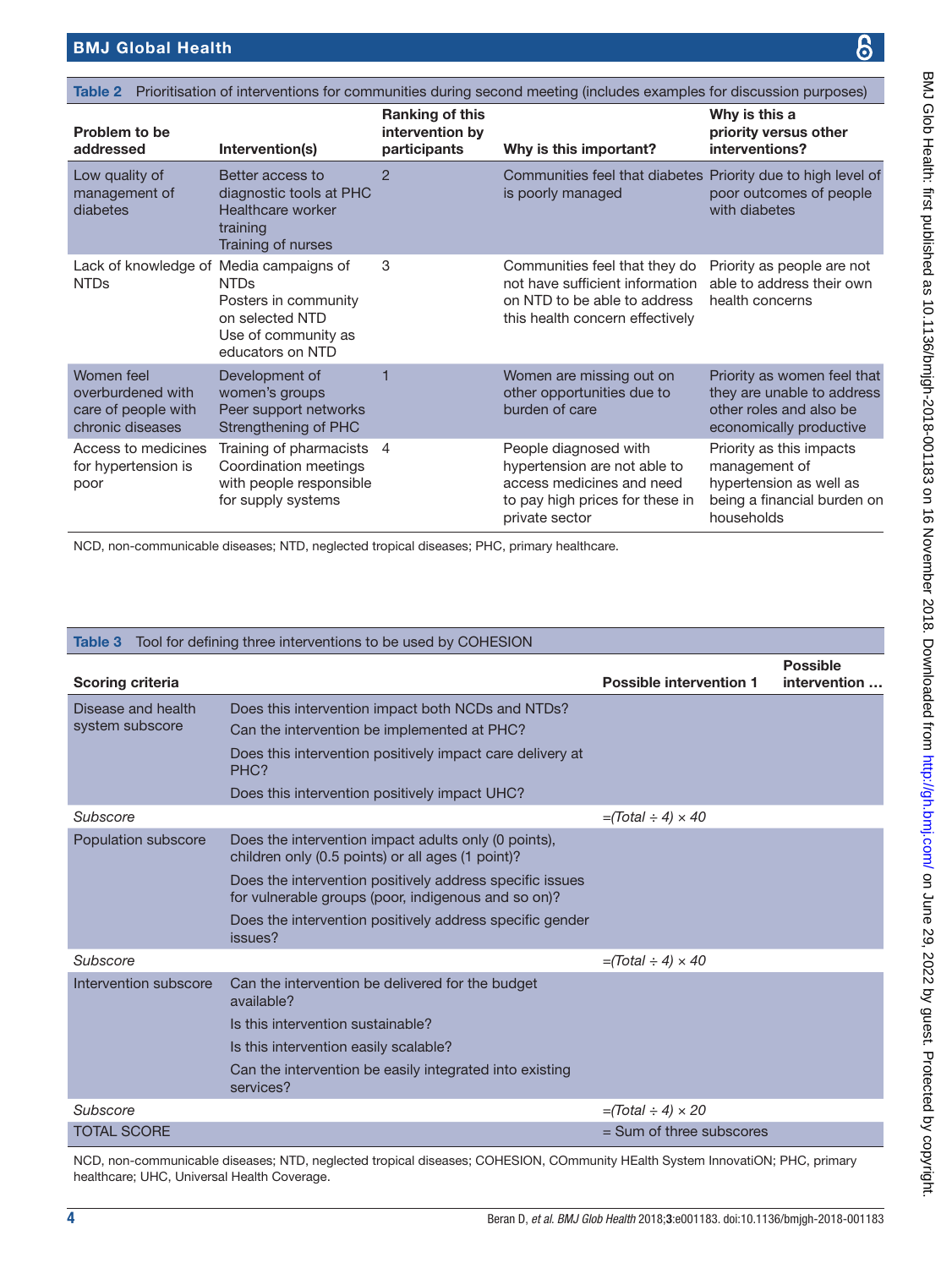

<span id="page-4-0"></span>Figure 1 Overall steps in COHESION methods. NCD, noncommunicable diseases; NTD, neglected tropical diseases; COHESION, COmmunity HEalth System InnovatiON.

in Peru by providing information on selected diseases, including the findings of the health systems assessment with an emphasis on the problems from the community and followed by group discussion asking for any suggestions.

In Mozambique, the results were presented at meetings that were divided into policy, health system and community levels. PHC workers were included in the health system meeting. After the presentation, participants were asked for suggestions to improve the situation of people affected by NCDs or NTDs.

In the first consultation, different numbers of participants provided their suggestions in each country. Across actors, the number of suggestions ranged from 113 to 231 in Nepal, 10 to 84 in Peru and 6 to 11 in Mozambique. In both Nepal and Peru, the largest number of inputs came from the policy level stakeholders.

# Review of proposed areas of intervention following the first consultation

Between the first and second consultation, filters based on prioritisation by each stakeholder and feasibility were applied by the research teams in each country. In Peru, the process consisted of: systematisation of proposals according to implementation level, elimination of duplicates and a meeting with experts in the project's region. In Mozambique, the team first eliminated duplicates and reviewed pros and cons of the interventions to select the most feasible ones. Nepal grouped similar interventions and removed duplicates from the list. This resulted in 6 interventions in Mozambique, 17 in Nepal and 7 in Peru.

### Second consultation with stakeholders

During the second consultation, a prioritisation process was conducted with the interventions selected after the first consultation. Policy and health system stakeholders were asked to use specific evaluation criteria (support, resources and impact) to assess interventions. Community level participants were asked to prioritise the interventions according to the importance for their community. In Peru, in order to prioritise interventions at the policy level, an email was sent to the participants of the first consultation. They were provided with the tool shown in [table](#page-2-0) 1 along with information about the potential interventions and instructions on how to score each element for the intervention. At the health system level, the potential interventions were presented during a meeting. Afterwards, participants completed [table](#page-2-0) 1. At the community level, a meeting was held with the community and PHC healthcare workers. First, potential interventions were described, afterwards in small groups, participants were asked to select the three most important interventions and the three least important interventions using the tool shown in [table](#page-3-0) 2.

In Mozambique, only interventions that passed the internal filtering process were presented. In both Mozambique and Nepal, a more qualitative approach was taken with communities by explaining the potential interventions and asking them what they thought and felt about each of them. The Nepal Team presented all interventions listed by order of priority to policy level stakeholders. At the policy and health system levels, the potential interventions were presented and described and then the tool with evaluation criteria was used [\(table](#page-2-0) 1), similar to what was done in Peru. PHC workers were again integrated into the health system meeting. During the second round in Nepal, only PHC workers were included from the health system perspective. They were present at a joint meeting with the community where they ranked the filtered interventions according to importance and were asked to give a reason for their choice.

### Assessment of proposals

After the second consultation, every country had a different number of proposals. In Nepal, after the prioritisation, the top potential interventions were selected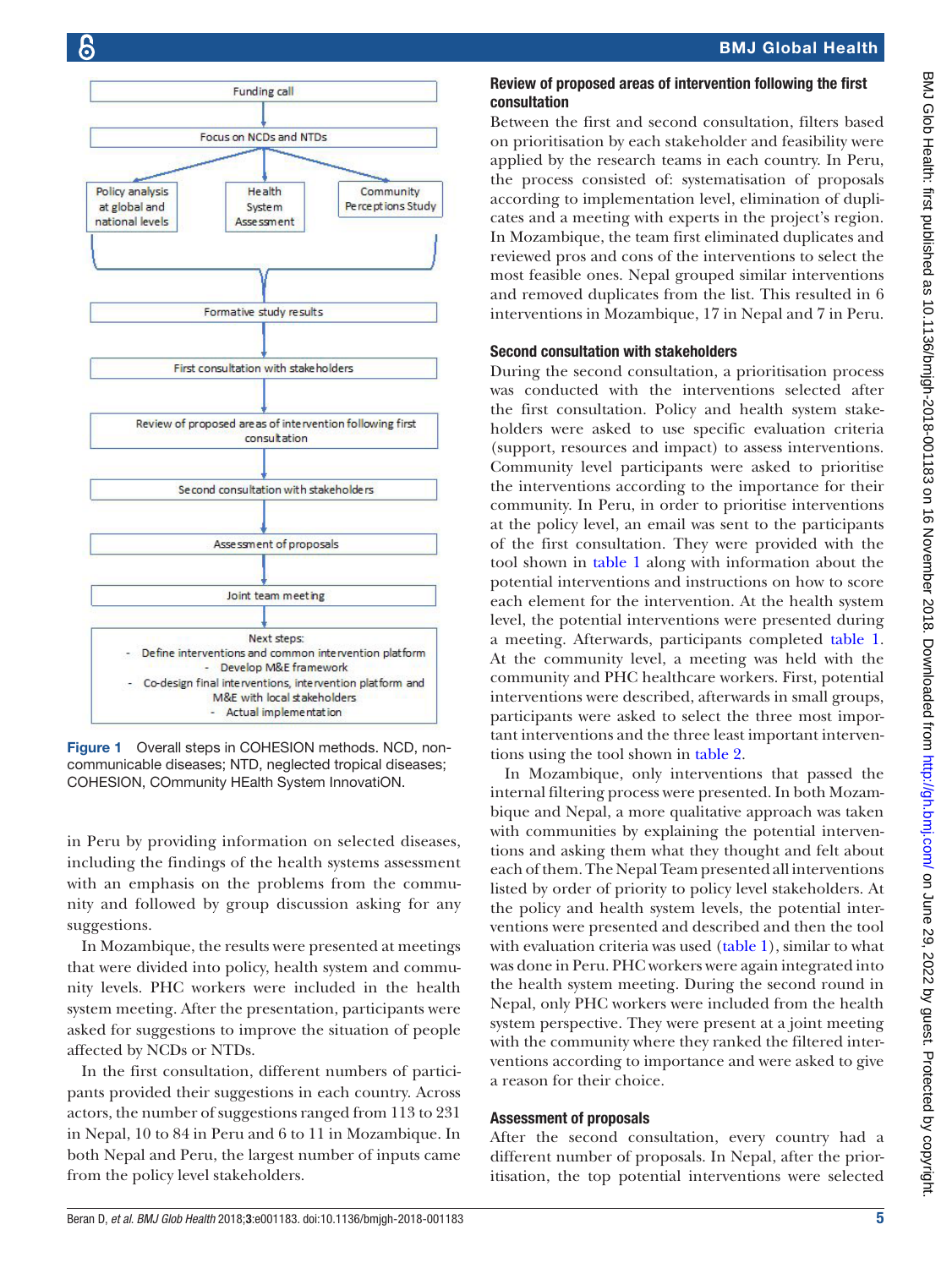<span id="page-5-0"></span>

| Table 4 Potential areas of intervention from each country |                                                                                                                                         |                                                                                                                                    |                                                                                                                     |  |  |
|-----------------------------------------------------------|-----------------------------------------------------------------------------------------------------------------------------------------|------------------------------------------------------------------------------------------------------------------------------------|---------------------------------------------------------------------------------------------------------------------|--|--|
| Level/Country                                             | <b>Mozambique</b>                                                                                                                       | <b>Nepal</b>                                                                                                                       | Peru                                                                                                                |  |  |
| Policy                                                    | Advocacy for increased focus on<br>NCD and NTD at policy level                                                                          | Engagement of policymakers<br>for more focus on NCDs and a<br>refocusing on leprosy                                                | Management of health resources<br>(financial, material) promoting<br>coordination of national and<br>regional level |  |  |
| <b>Health System</b>                                      | Training for healthcare workers<br>on case management of the three<br>diseases including issues on gender<br>and vulnerable populations | Improve the management of the<br>three diseases at PHC level using<br>synergies for prevention and<br>management of complications. | Training of health personnel with<br>guidelines to transfer knowledge<br>to new workers                             |  |  |
| Community                                                 | Community health education on<br>prevention and self-management of<br>the three diseases                                                | Awareness raising at community<br>level for the three diseases<br>promoting prevention and early<br>detection                      | Training of community health<br>workers with focus on health<br>promotion and follow-up of<br>patients              |  |  |

NCD, non-communicable diseases; NTD, neglected tropical diseases; PHC, primary healthcare.

and ([table](#page-3-1) 3) was used to calculate the COHESION score. In Peru, the interventions that were prioritised and those interventions with the higher COHESION Score were matched to select the interventions for each level. Mozambique applied the COHESION Score between the first and second consultation, so final areas of possible interventions at each level were defined after the prioritisation process.

All potential interventions were synthesised into three potential areas for intervention [table](#page-5-0) 4) and discussed at a joint meeting across country teams and more information can be found on <http://www.cohesionproject.info.>

### Next steps

Next steps are to further detail and develop the final interventions co-created through this process using the United Kingdom Medical Research Council guidelines.<sup>3</sup> Anticipating the diversity of contexts and priorities, the interventions will be detailed using the TIDieR checklist. $43$  Once this is completed, the final stage will be to present this to stakeholders to fine-tune the interventions to the stakeholders' specifications. For example, if patient education is going to be delivered, then who might be best suited to do this: nurses or trained peers, the frequency of this education and where it will be delivered also need to be determined.

### Lessons learned

The formative research approach is innovative in that it covers all levels of the health system from policy to the community enabling an overall view of the context in which interventions will be implemented. In addition, the use of tracers allows for an overall view of different elements of the health system. As the process of intervention development is integrated into the formative research this allowed the researchers to better understand the local context, for example, how a disease is understood and perceived by local communities. Using NCDs and NTDs as tracer conditions aims to ensure that responses developed do not increase competing

demands on the health system, but rather enable NCD and NTD interventions to benefit the health system as a whole.<sup>44</sup> Combining this research approach in three different countries and in both rural and urban areas allows for sharing experiences between contexts and for finding similarities and differences. Although approaches to implementation research are clearly described, for example, in the WHO Special Programme for Research and Training in Tropical Diseases, many do not provide guidance on carrying out a situational analysis.<sup>11</sup>

Involving local stakeholders early identified opportunities and challenges in the environments where the interventions will be implemented. In this process, stakeholders are first key informants, then active participants in intervention development and finally possible users of the interventions. Others have argued that this process allows for better 'buy-in' of the interventions and might impact their integration and sustainability in practice.<sup>[45](#page-7-19)</sup> This involvement leads to the issue of stakeholders' availability and how to find different ways of contacting and engaging with them. An ethical challenge the COHE-SION project faced was that the funding mechanism provided funds in two phases and did not guarantee the second tranche of funding needed to implement the interventions until after a mid-term review. Thus, teams had to be very clear about this with all those involved in the formative research and co-creation activities that the actual implementation of interventions could or could not happen. In addition, the scope of COHESION limited the type of interventions that could be supported. This raises issues about co-creation processes and how to address interventions seen as priorities by stakeholders, but outside the confines of the given project. Another issue faced was how to involve and consider different views from policy makers, healthcare professionals and communities when developing interventions together. Although the COHESION Team developed specific tools to guide the 'unbiased' assessment of different interventions, a balance needed to be found between trying to evaluate possible interventions quantitatively with the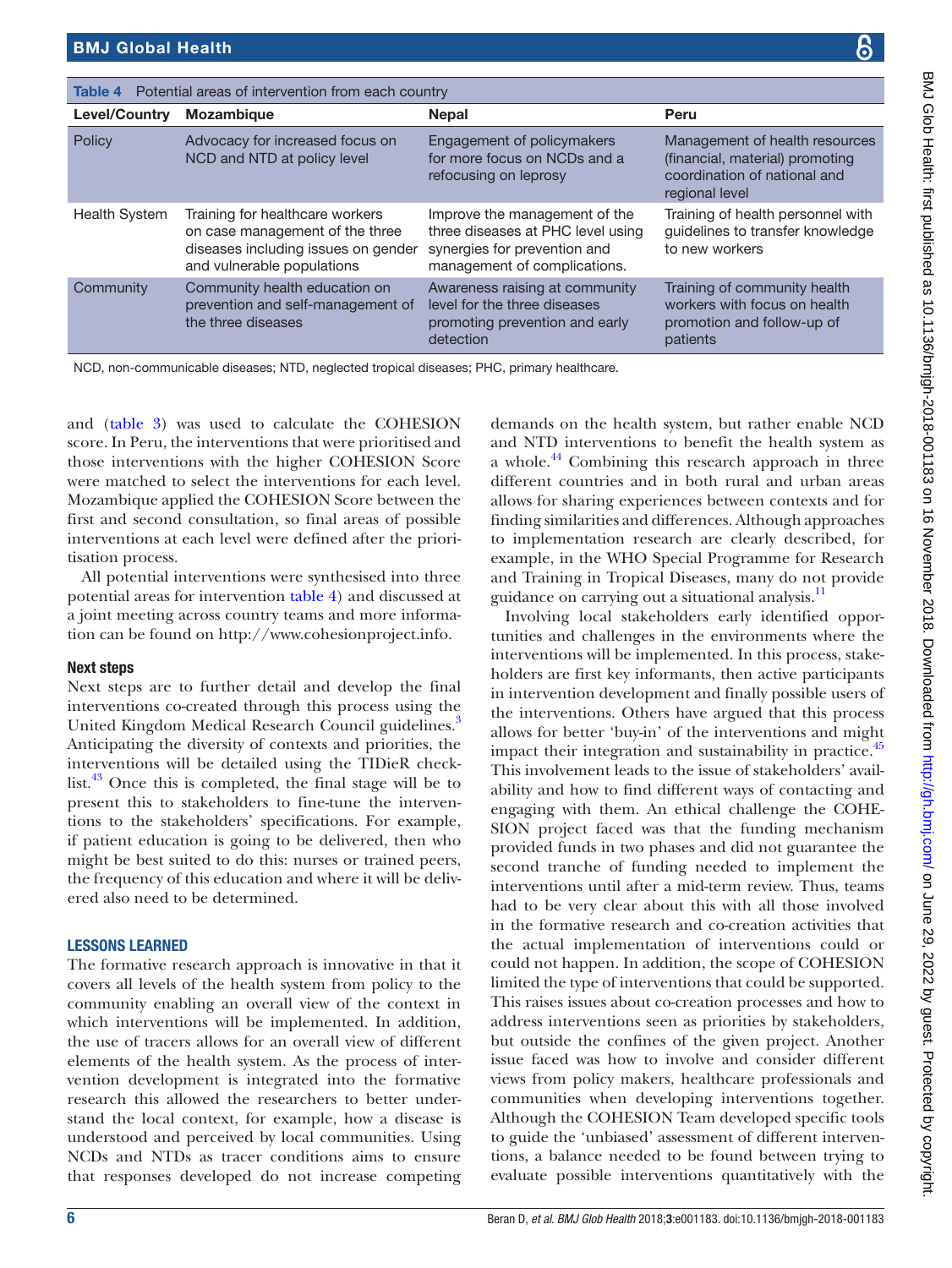tools provided and qualitatively based on the experience of the research teams and discussions on the needs and priorities of each stakeholder group.

It is important to reflect that knowledge is not the same for the stakeholders and their capacities to provide proposals are unequal. For these reasons, adaptation of messages was required by researchers when presenting the results to communities, individuals within the health system and those at policy level. This was facilitated in the COHESION project, as the team included health communication scholars and the funding allowed for substantial investments in communication processes. The funding mechanism also allowed for conducting formative research, intervention development and implementation without having these interventions predefined. This highlights the importance given for research to identify solutions and options for overcoming implementation obstacles taking into account the local context. $10$ The issue of priority setting is discussed in the literature; however, it focuses on how overarching issues get on the research agenda[.46–48](#page-7-21) For many researchers responding to calls for proposals, there is very little guidance on the way of being able to influence this.

Co-creation has become more widely used as it allows an alignment of research and intervention development to better address the needs of the targeted populations[.41](#page-7-15) A recent scoping review found that co-creation approaches are gaining traction in implementation research.<sup>[49](#page-7-22)</sup> However, this study did not include communities or possible users and highlighted the need to test this approach to developing interventions. The method described here will be of use to many researchers embarking on the development of interventions through a co-creation process by offering both a methodological approach to assess the context and then how to actively involve stakeholders in co-creating possible interventions with researchers.

### **CONCLUSION**

Besides providing some useful tools and methods, this work also highlights the challenges and lessons learnt from such an approach. Researchers need to think about the methodological aspects of the research and creation of interventions based on the best available evidence and also communication and engagement activities in order to foster partnership between stakeholders on the ground. In so doing, this project rejected a paternalistic view of defining research needs and priorities and rather generated and guaranteed spaces to gather, organise, prioritise and jointly define areas for intervention with all key stakeholder groups. This approach provides researchers with both challenges and opportunities. The challenges relate to investment in time and resources in working closely with partners and not knowing which interventions may result. On the flipside, this offers a unique opportunity to develop interventions together with local stakeholders and ensuring their buy-in from the start of the process.

#### Author affiliations

<sup>1</sup> Division of Tropical and Humanitarian Medicine, University of Geneva and Geneva University Hospitals, Geneva, Switzerland

<sup>2</sup> CRONICAS Centre of Excellence in Chronic Diseases, Universidad Peruana Cayetano Heredia, Lima, Peru

<sup>3</sup>Division of Tropical and Humanitarian Medicine, University of Geneva, Geneva, Switzerland

4 Faculty of Medicine, Eduardo Mondlane University, Maputo, Mozambique 5 B. P. Koirala Institute of Health Sciences, Dharan, Nepal

6 BeCHANGE Research Group, Institute of Public Communication, Università della Svizzera italiana, Lugano, Switzerland

<sup>7</sup> Gender Centre, Graduate Institute of International and Development Studies, Geneva, Switzerland

<sup>8</sup>Swiss School of Public Health, Zürich, Switzerland

<sup>9</sup>School of Medicine, Universidad Peruana Cayetano Heredia, Lima, Peru

Acknowledgements The authors would like to thank all the participants in this process.

Collaborators Jorge Correia, Valerio Govo, Khatia Munguambe, Savaiva Munguambe and Mauricio Toyama.

Contributors DB and JJM drafted the initial draft. ML-P wrote the section 'Application of this approach in three countries' with contributions from TM and SBS. All authors helped develop the initial methodological approach as well as contributed critically to this article.

Funding The COHESION Project is funded by the Swiss National Science Foundation and the Swiss Development Cooperation under the Swiss Program for Research on Global Issues for Development.

Competing interests None declared.

Patient consent Not required.

Ethics approval (1) Commission Cantonale d'éthique de la recherche, Genève, Switzerland; (2) Comité Institucional de Bioética em Saúde da Faculdade de Medicina/Hospital Central de Maputo, Maputo, Mozambique; (3) Nepal Health Research Council, Kathmandu, Nepal; (4) Institutional Review Board of the Universidad Peruana Cayetano Heredia, Lima, Peru.

Provenance and peer review Not commissioned; externally peer reviewed.

Data sharing statement All data relevant to this publication can be obtained by request to the authors. In addition, some material is available on the project website:<http://www.cohesionproject.info>.

Open access This is an open access article distributed in accordance with the Creative Commons Attribution 4.0 Unported (CC BY 4.0) license, which permits others to copy, redistribute, remix, transform and build upon this work for any purpose, provided the original work is properly cited, a link to the licence is given, and indication of whether changes were made. See: [http://creativecommons.org/](http://creativecommons.org/licenses/by/4.0) [licenses/by/4.0](http://creativecommons.org/licenses/by/4.0)

### **REFERENCES**

- <span id="page-6-0"></span>1. WHO. Prioritized research agenda for prevention and control of noncommunicable diseases. In: Mendis S, Alwan A, eds. Geneva: World Health Organization, 2011.
- <span id="page-6-1"></span>2. Jull J, Giles A, Graham ID. Community-based participatory research and integrated knowledge translation: advancing the co-creation of knowledge. *[Implement Sci](http://dx.doi.org/10.1186/s13012-017-0696-3)* 2017;12:150.
- <span id="page-6-2"></span>3. Curran JA, Grimshaw JM, Hayden JA, *et al*. Knowledge translation research: the science of moving research into policy and practice. *[J](http://dx.doi.org/10.1002/chp.20124)  [Contin Educ Health Prof](http://dx.doi.org/10.1002/chp.20124)* 2011;31:174–80.
- <span id="page-6-3"></span>4. Beran D, Miranda JJ, Cardenas MK, *et al*. Health systems research for policy change: lessons from the implementation of rapid assessment protocols for diabetes in low- and middle-income settings. *[Health Res Policy Syst](http://dx.doi.org/10.1186/s12961-015-0029-4)* 2015;13:41.
- <span id="page-6-4"></span>5. Lavis JN, Lomas J, Hamid M, *et al*. Assessing country-level efforts to link research to action. *[Bull World Health Organ](http://dx.doi.org/10.2471/BLT.06.030312)* 2006;84:620–8.
- 6. Squires JE, Graham ID, Hutchinson AM, *et al*. Understanding context in knowledge translation: a concept analysis study protocol. *[J Adv Nurs](http://dx.doi.org/10.1111/jan.12574)* 2015;71:1146–55.
- <span id="page-6-5"></span>7. Montesanti SR, Abelson J, Lavis JN, *et al*. The value of frameworks as knowledge translation mechanisms to guide community participation practice in Ontario CHCs. *[Soc Sci Med](http://dx.doi.org/10.1016/j.socscimed.2015.08.024)* 2015;142:223–31.